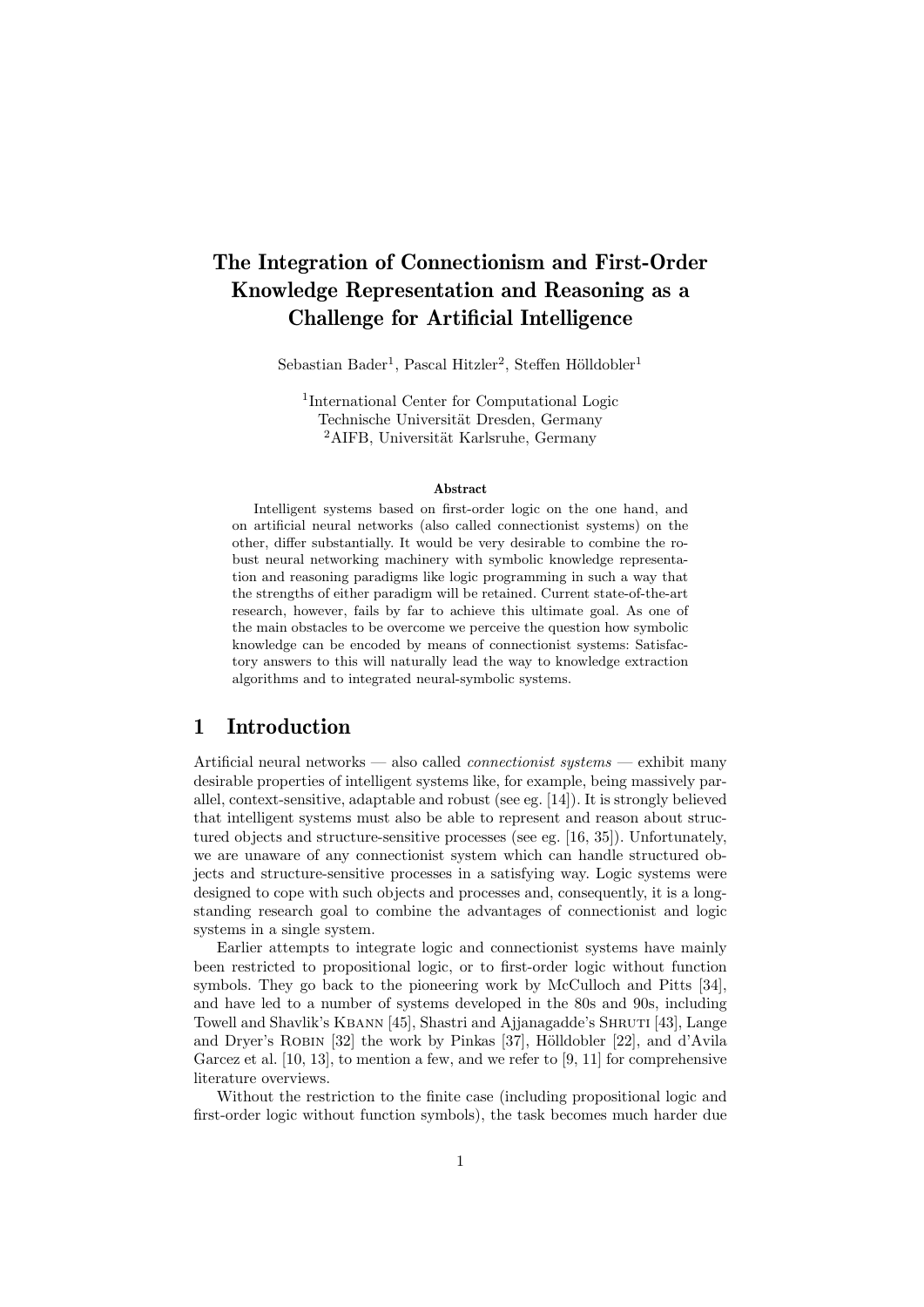to the fact that the underlying language is infinite but shall be encoded using networks with a finite number of nodes. One of the few approaches for overcoming this problem (apart from work on recursive autoassociative memory, RAAM, initiated by Pollack [40], which concerns the learning of recursive terms over a first-order language) is based on a proposal by Hölldobler et al. [27], and reported also in [18]. It is based on the idea that logic programs can be represented by their associated single-step or immediate consequence operators. Such an operator can then be mapped to a function on the real numbers, which can under certain conditions in turn be encoded or approximated e.g. by feedforward networks with sigmoidal activation functions.

The purpose of this paper is twofold. First, we will give an overview of recent progress made in the representation of first-order logic programs by connectionist systems (Section 2). We will then discuss in detail some questions which we find of central importance in order to advance towards an integration of logic and connectionism (Section 3). Our selections are certainly very subjective, so we also provide ample references to related work and literature for further reading. Our discussions will be in very general terms, and we will make most of our general exhibition accessible to the general reader. Some familiarity with basic notions from logic and artificial neural networks, and also from set-theoretic topology and iterated function systems will however be helpful for understanding some of the details. As general references we recommend [33, 7, 47, 4].

Acknowledgements. The first author is supported by the GK334 of the German Research Foundation. The second author is supported by the German Federal Ministry of Education and Research under the SmartWeb project and the EU Network of Excellence KnowledgeWeb. The second and third author acknowledge substantial support by the Boole Centre for Research in Informatics at the National University of Ireland, Cork, for presenting this paper.

# 2 Recent Progress

Integrating first-order logical knowledge representation and connectionism necessitates to find a common framework in which both kinds of systems can be expressed and somehow unified.

Logical knowledge representation is symbolic in nature, i.e. the data structures under consideration basically consist of words over some language or of collections of finite trees, for example, depending on the perspective taken or on the problem at hand. Logic programs, more specifically, consist of sets of first-order formulae under a restricted syntax, more precisely, a logic program is a set of (universally quantified) disjunctions, called clauses or rules, which in turn consist of atoms and negated atoms only. Equivalently, one can say that logic programs are basically formulae in conjunctive normal form — although their meaning, i.e. the way they are evaluated, is not identical to their meaning in first-order logic. Input (queries) and output (answers) of a logic program essentially consist of certain logical formulae or of models of the program.

Successful connectionist architectures, however, can be understood as networks (essentially, directed graphs) of simple computational units, in which activation is propagated and combined in certain ways adhering to connectionist principles. In many cases like, for example, in multilayer perceptrons, the activation is encoded as a real number; input and output of such networks consist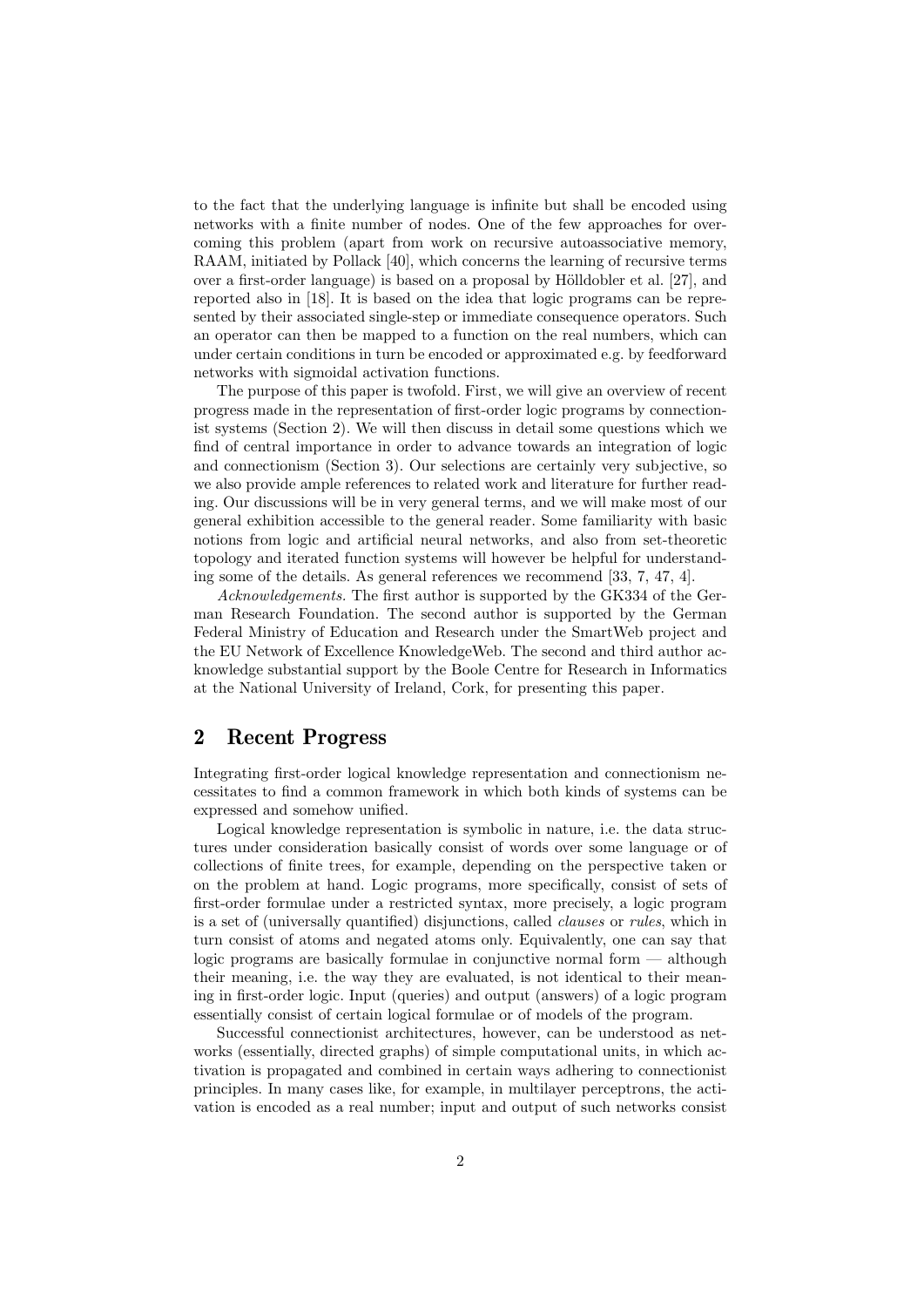of tuples (vectors) of real numbers. So, while logic is symbolic and thus discrete, standard connectionist systems are continuous, i.e. they deal with real values in Euclidean space.

In order to integrate logic and connectionism we thus need to bridge the gap between the discrete, symbolic setting of logic, and the continuous, real-valued setting of artificial neural networks. The method of our choice — motivated by several reasons which will become clear below  $\equiv$  is to employ *Cantor space* for this purpose.

Cantor space  $\mathcal{C}$  is — up to homeomorphism — a subset of the unit interval of the real numbers endowed with the topological structure inherited from the reals. The set is best described as the set of all real numbers in the unit interval which can be expressed in the ternary number system using the digits 0 and 2 only. More precisely, C is the set of all real numbers of the form  $\sum_{i=1}^{\infty} a_i 3^{-i}$ , where  $a_i \in \{0, 2\}$  for all i. We remark that topologically, we obtain homeomorphic subsets of the reals by considering all real numbers of the form  $\sum_{i=1}^{\infty} a_i B^{-i}$ , where  $a_i \in \{0,1\}$  and B is fixed to some natural number greater than or equal to 3. This lies in the fact that Cantor space can be uniquely described — up to homeomorphism — as the topological space which is totally disconnected, compact, Hausdorff, second countable, and dense in itself.

How do we relate Cantor space to first-order logic? The topological characterization of  $\mathcal C$  just given already shows that it can be described independently of the real numbers. Now consider some first-order language  $\mathcal{L}$ . Interpretations (or valuations) over  $\mathcal L$  can be understood as mappings from the countable set of ground atoms over  $\mathcal{L}$  — which we call the *Herbrand base*  $B_{\mathcal{L}}$  over  $\mathcal{L}$  — to the set of truth values  $\{t, f\}$ . Identifying t with 2 (or 1) and f with 0, the set of all interpretations over  $\mathcal L$  can be identified with the set of all mappings from  $B_{\mathcal L}$  to  ${0, 2}$ . Since  $B_{\mathcal{L}}$  is countable, we can also choose an enumeration of  $B_{\mathcal{L}}$ , which is essentially an identification of  $B_{\mathcal{L}}$  with N, the set of natural numbers excluding zero, or, in other words, a bijective mapping  $l : B_{\mathcal{L}} \to \mathbb{N}$ . We can thus identify the set of all interpretations over L, which are of the form  $I : B_{\mathcal{L}} \to \{\mathbf{t}, \mathbf{f}\}\,$  with the set of all mappings  $f : \mathbb{N} \to \{0, 2\}.$ 

Now, formally, let  $l : B_{\mathcal{L}} \to \mathbb{N}$  be an (arbitrarily chosen) bijection and let  $I_{\mathcal{L}}$ be the set of all interpretations over  $\mathcal{L}$ , i.e. the set of all mappings from  $B_{\mathcal{L}}$  to  $\{0,2\}$ . We define a mapping  $\iota$  from  $I_{\mathcal{L}}$  to  $\mathcal{C}$  by

$$
\iota(I) = \sum_{i=1}^{\infty} I(l^{-1}(i)) 3^{-i}.
$$

It is easily verified that  $\iota$  is a bijection.

The mapping  $\iota$  allows to understand the set of interpretations as the Cantor set in the real line. But does it also preserve meaningful structure, i.e. does it relate meaningful structure for logic programs on the one side with meaningful structure for connectionist sytems on the other side? We will see that it does, and in order to proceed, we reproduce next a theorem due to Funahashi [17].

**Theorem 1** Suppose that  $\phi : \mathbb{R} \to \mathbb{R}$  is non-constant, bounded, monotone increasing and continuous. Let  $K \subseteq \mathbb{R}^n$  be compact, let  $f: K \to \mathbb{R}$  be a continuous mapping and let  $\varepsilon > 0$ . Then there exists a 3-layer feedforward network with squashing function  $\phi$  whose input-output mapping  $\bar{f}: K \to \mathbb{R}$  satisfies  $\max_{x \in K} d(f(x), \overline{f}(x)) < \varepsilon$ , where d is a metric which induces the natural topology on R.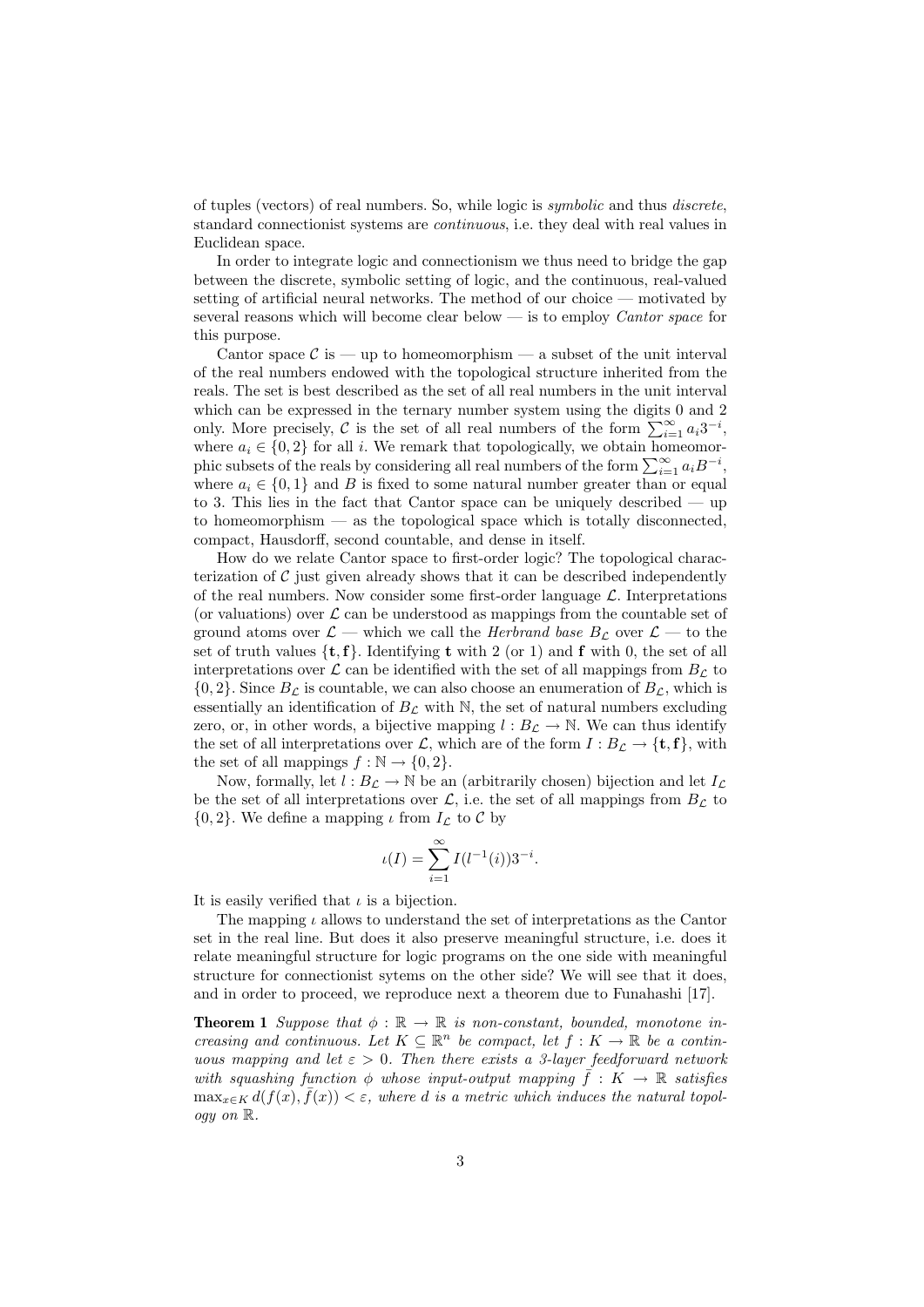For the reader who is not familiar with the terminology of the theorem, we state its intuitive meaning: Every continuous real-valued function defined on a compact subset of the reals can be uniformly approximated by input-output mappings of artificial neural networks of a certain architecture. The details of this architecture will not concern us for our general discussion.

Funahashi's theorem provides an existence result for approximating continous functions on the reals. So if we manage to interpret logic programs as such functions in a meaningful way, then we know that approximation of logic programs by neural networks is possible in a reasonable way. We need two more steps in order to realize this idea.

Firstly, we note that it is very common in logic programming to associate operators to logic programs in such a way that the behaviour of the operator reflects the meaning of the program. One of the most popular — and arguably the most natural — operator is the so-called immediate consequence operator  $T_P$  associated with a given program P. Details of the definition of  $T_P$  will be of no concern for our general discussion, so we will not spell them out. For the same reason, we also omit a formal definition of a logic program, and just remark that logic programs are certain sets of first-order logical formulae, as already mentioned. The operator  $T_P$  is an operator which acts on  $I_C$ , i.e. on the space of all interpretations of the underlying first-order language. Since  $\iota$  maps  $I_{\mathcal{L}}$  bijectively onto C, we can carry over the operator  $T_P$  via  $\iota$  to the reals, by defining

$$
\iota(T_P): \mathcal{C} \to \mathcal{C}: x \mapsto \iota(T_P(\iota^{-1}(x))).
$$

Hence,  $\iota(T_P)$  is a mapping on Cantor set which carries the meaning of P.

Secondly, we need to ensure that the embedded mapping  $\iota(T_P)$  just defined is continuous on Cantor space, such that Funahashi's theorem can be applied. This, for example, is the case if  $T_P$  is continuous with respect to the initial topology induced by  $\iota$  on  $I_{\mathcal{L}}$  — let us denote this topology by Q. Since  $\iota$  is a bijection, it follows that it is a homeomorphism from  $(I_{\mathcal{L}}, Q)$  to Cantor space C — i.e.  $(I_{\mathcal{L}}, Q)$  is Cantor space up to homeomorphism, and  $\iota(T_P)$  is continuous as a function on C if and only if  $T_P$  is continuous as a function on  $(I_{\mathcal{L}}, Q)$ . Together, we obtain the following result, which was reported in [18] in a more general form.

**Theorem 2** Let P be a logic program such that  $T_P$  is continuous in  $Q$ , and let  $\iota$  be a homeomorphism from  $(I_{\mathcal{L}}, Q)$  to C. Then  $\iota(T_P)$  can be approximated uniformly by input-output functions of artificial neural networks of the kind used in Theorem 1.

The importance of Theorem 2 lies in the fact that the topology  $Q$  on  $I_{\mathcal{L}}$ is well-known in logic programming. Indeed, it is the most important topology for the study of fixed-point semantics for programs with negation. It dates back to the work by Batarekh and Subrahmanian [5] where it was called the query topology. Seda [42] studies a generalization of it under the name atomic topology, and in the same paper it was also shown that continuity in Q can naturally be characterized without making reference to topological notions. It is also strongly related to the studies of fixed-point semantics of logic programs by means of generalized metrics, as e.g. undertaken by Fitting [15], Prieß-Crampe & Ribenboim [41] and Seda & Hitzler [20].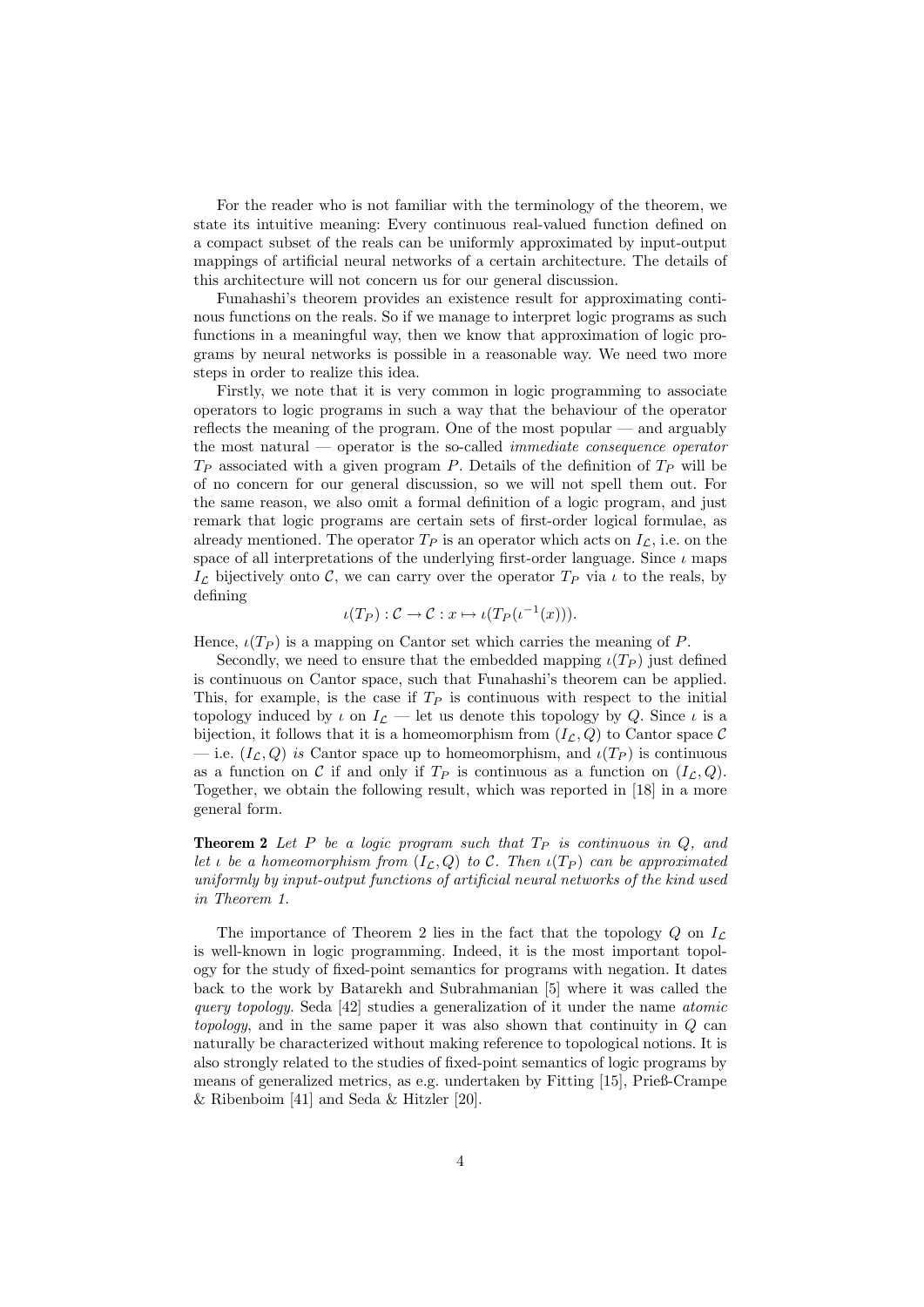Due to its very general nature, Theorem 2 carries a lot of inherent flexibility. The particular instance of  $\iota$  given earlier is only one very specific example of a homeomorphism which can be used. Indeed, the number of automorphisms of Cantor space is uncountable. The specific representations of Cantor space as a subspace of the reals given earlier are also just very particular examples of such representations. Results analogous to that by Funahashi furthermore hold for many popular neural network architectures, such that our investigations are not a priori restricted to certain types of connectionist systems.

But the flexibility gained by the general nature of Theorem 2 does not come for free. In particular, it provides no means of actually obtaining an approximating network from a concretely given program. At best, we would like to be able to read off parameters for an approximating network directly from a given program. To date, it is an open problem how to do this along the lines of Theorem 2.

A different approach towards obtaining concrete approximations was undertaken by us in [2]. It was based on the observation that graphs of embedded operators  $\iota(T_P)$ , displayed in the Euclidean plane, exhibit self-similar structures known from chaos theory. More precisely, the graphs appeared to be attractors of iterated function systems as studied, for example, in the well-known book by Barnsley [4]. This led to the following theorem, which is stated in slightly more general form in [2].

**Theorem 3** Let P be a logic program such that  $\iota(T_P)$  is Lipschitz-continuous. Then there exists an iterated function system on the Euclidean plane whose attractor is the graph of  $\iota(T_P)$ .

The importance of Theorem 3 lies in the fact that iterated function systems can be encoded very easily as some standard type of recurrent neural networks, and we have spelled this out in [2]. The very general Theorem 3 also leads to concrete instances of iterated function systems — and thus of corresponding networks — for approximating  $\iota(T_P)$ : Given a program P and an arbitrarily chosen accuracy of the approximation  $i \in \mathbb{N}$ , we need only determine a finite number of explicitly determined function values of  $\iota(T_P)$ , in order to arrive at an iterated function system  $S_i$  whose attractor  $f_i$  is the graph of a continuous function — details of the construction can be found in [2]. Our result now reads as follows.

**Theorem 4** Let P be a program with Lipschitz-continuous  $\iota(T_P)$ . Then the sequence  $(f_i)_{i\in\mathbb{N}}$  of attractors, as mentioned above, converges uniformly to  $\iota(T_P)$ .

A concrete open problem remaining with Theorem 4 is that the determination of a suitable iterated function system  $S_i$  from a given program P hinges on the explicit knowledge about an upper bound for the Lipschitz-constant for  $\iota(T_P)$  — if it exists at all.

We close our brief survey with a number of further remarks.

(1) The idea to represent a logic program via its semantic operator traces back to Hölldobler & Kalinke [23], surveyed in [18], where this idea was employed for the propositional case. D'Avila Garcez et al. [10, 13] have molded this into an integrated learning system which uses backpropagation.

(2) A very restricted version of Theorem 2 was shown in [27] using different methods. There, and in [18], the network architecture was also extended in order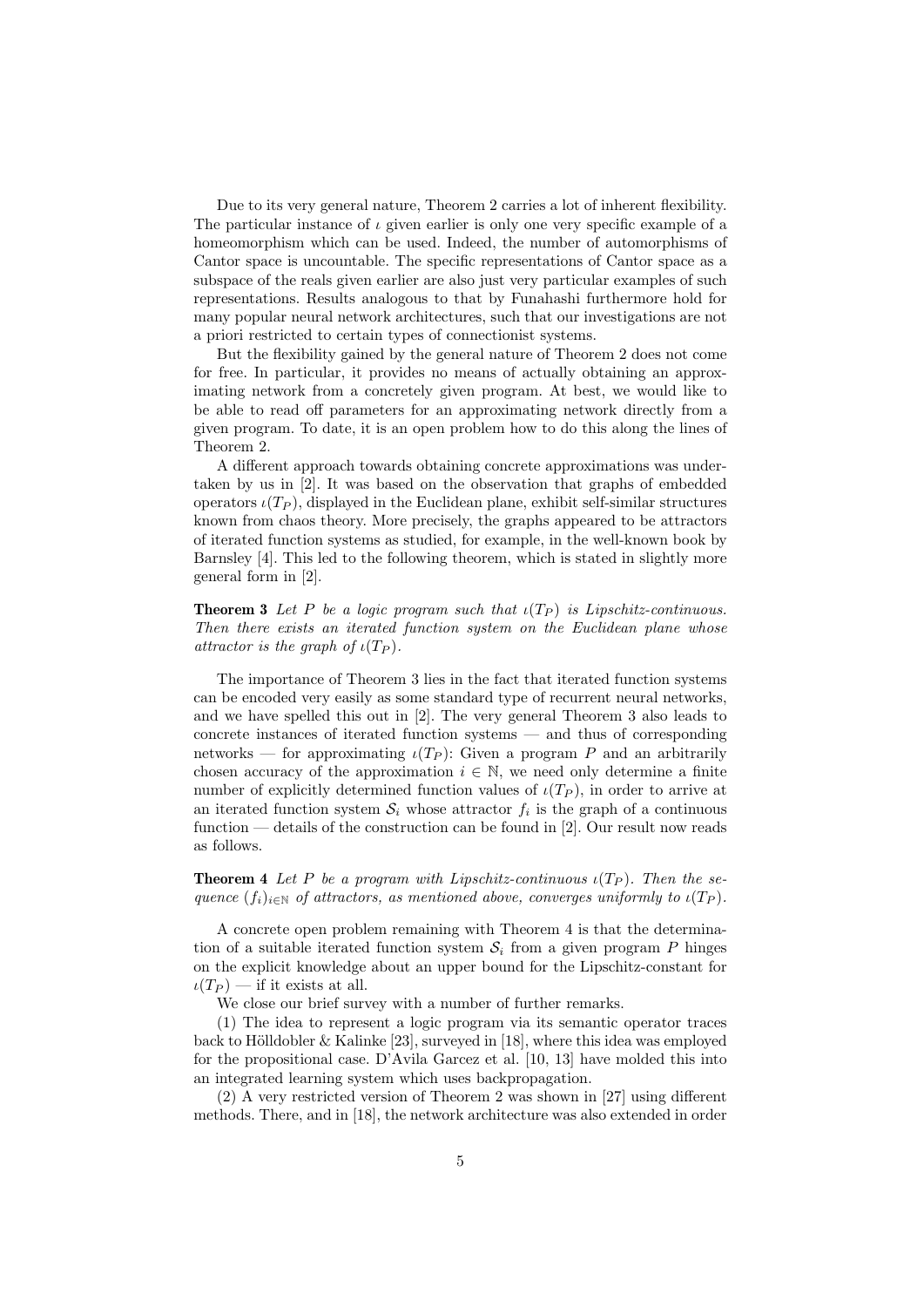to mimic iterations of the immediate consequence operator, and corresponding results on the convergence behaviour and speed of these iterations were provided.

(3) It was shown in [18] that many semantic operators in logic programming, including the immediate consequence operator, are measurable. While there exist approximation results relating measurability to artificial neural networks, e.g. by Hornik et al. [29], it is an open issue whether this fact can be exploited for neural-symbolic integration.

(4) A recent result by Wendt [46] relates semantic operators used in answer set programming [44] to the immediate consequence operator, and thus allows to use our results for studying non-monotonic reasoning with logic programs in a connectionist setting. This remains to be spelled out. Some preliminary investigations can be found in [19].

(5) We are recently investigating the use of weighted automata and fibring neural networks for our purposes [3, 12].

After this survey on the current state of the art of relating logic programs and connectionist networks we will identify a number of open research problems in the following section.

# 3 Challenges

#### 3.1 How can first-order terms be represented and manipulated in a connectionist system?

This is the main question that needs to be answered, and our recent results presented in the previous section are along this line. We consider this question to be of central importance because the development of a satisfactory and usable representation of first-order formulae is the first necessary step towards neural-symbolic integration. The proposals made so far do not give a satisfying answer to this question: Structured connectionist networks as used e.g. in [21] are completely local. The unification and matching operations can directly be implemented in these networks. However, the number of units is quadratic and the number of connections even cubic wrt the size of the terms. It is not obvious at all how such networks can be learned.

Vectors of fixed length are used to represent terms in the recursive autoassociative memory and its derivatives [39, 1]. Unfortunately, in extensive tests none of these proposals has led to satisfying results: The systems could not safely store and recall terms of depth larger than five [30].

In hybrid systems terms are represented and manipulated in a conventional way. But this is not a kind of integration we are hoping for because in this case results from connectionist systems cannot be applied to the conventional part.

The phase-coding mechanism suggested in SHRUTI [43] and used in the BUR system [25] restricts the first-order language to contain only constants and multiplace relation symbols.

We definitely need new ideas to solve this challenge problem! Connectionist encodings for conventional data structures like counters and stacks [24, 31] have been proposed and may be of use, and the study of relationships between logic programs, neural networks, and other paradigms in computing and mathematics like cellular and weighted automata, dynamical systems, and the like, may provide new ideas.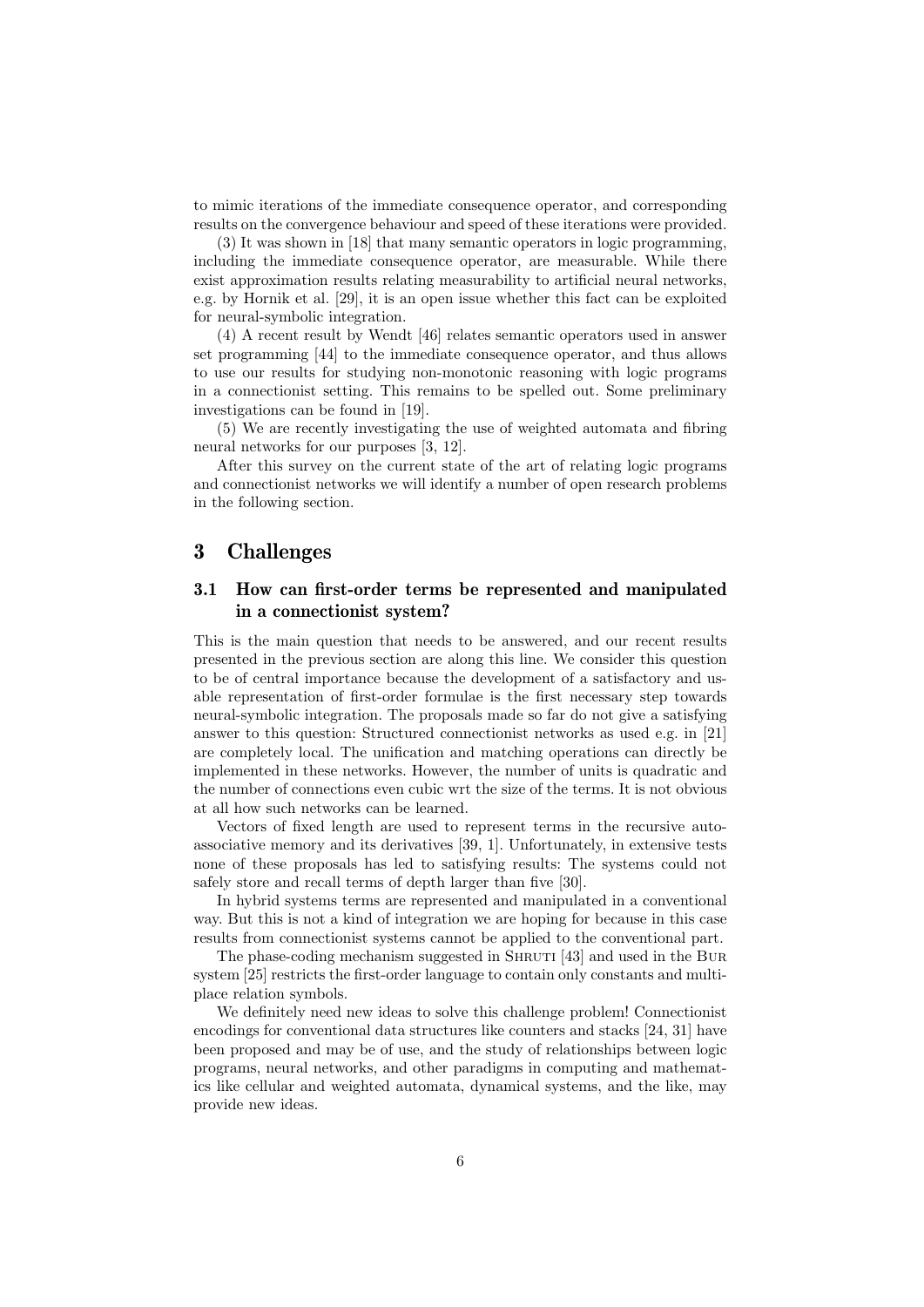#### 3.2 How can first-order rules be extracted from a connectionist network?

To the best of our knowledge all rule extraction techniques for connectionist networks are propositional in the sense that they only generate propositional rules. For example, the propositional networks in [23] were slightly modified in [13, 10] such that backpropagation could be applied and standard rule extraction techniques could be used to extract new revised — but propositional — rules.

The results from [18] guarantee the existence of recurrent networks with a feed forward kernel to approximate the meaning of a first-order program. Backpropagation can again in principle be used to train these kernels. But it is by no means obvious how the rule extraction techniques known so far can be generalized such that first-order rules are extracted from these kernels.

#### 3.3 How can distributed knowledge representation in connectionist networks be understood from a symbolic perspective?

Although this question is being subsumed by the previous two, we want to emphasize the difficulties underlying distributed representations explicitly. The representation of propositional logic in connectionist networks most often is very local, while standard network training normally leads to distributed representation, which is very difficult to interpret in a symbolic manner.

The situation becomes worse for first-order logic, where due to the infinitary nature of the underlying language there seems to be no way at all to avoid distributed representation. We understand that this issue provides the main obstacle in developing constructive methods for the representation of first-order logic programs by means of Funahashi's theorem, and we also expect this to be a major issue in order to make advances in first-order rule extraction.

#### 3.4 How can established learning algorithms like backpropagation be combined with symbolic knowledge representation?

For the propositional system developed by d'Avila Garcez et al. [10, 13], symbolic knowledge is being represented by a network, which is then trained using backpropagation. Afterwards, the learned knowledge may be extracted. A similiar approach underlies the KBANN system due to Towell and Shavlik [45].

While this is a good idea, we see the risk that the initial knowledge may be lost in the course of the training process, although it should rather influence it. We envision an integration via continuous interaction of standard learning techniques with background and dynamically acquired knowledge. How this can be achieved, however, is as yet entirely unclear.

Another problem is posed by the fact that the representation of first-order knowledge easily leads to non-standard network architectures, like in the SHRUTI system [43], which cannot be trained easily, or at least cannot be trained with established methods without loosing the specific logically meaningful architecture. The latter would be the case e.g. with the recurrent networks obtained from iterated function systems as mentioned in Section 2. Modified learning algorithms will have to be established and studied for these purposes.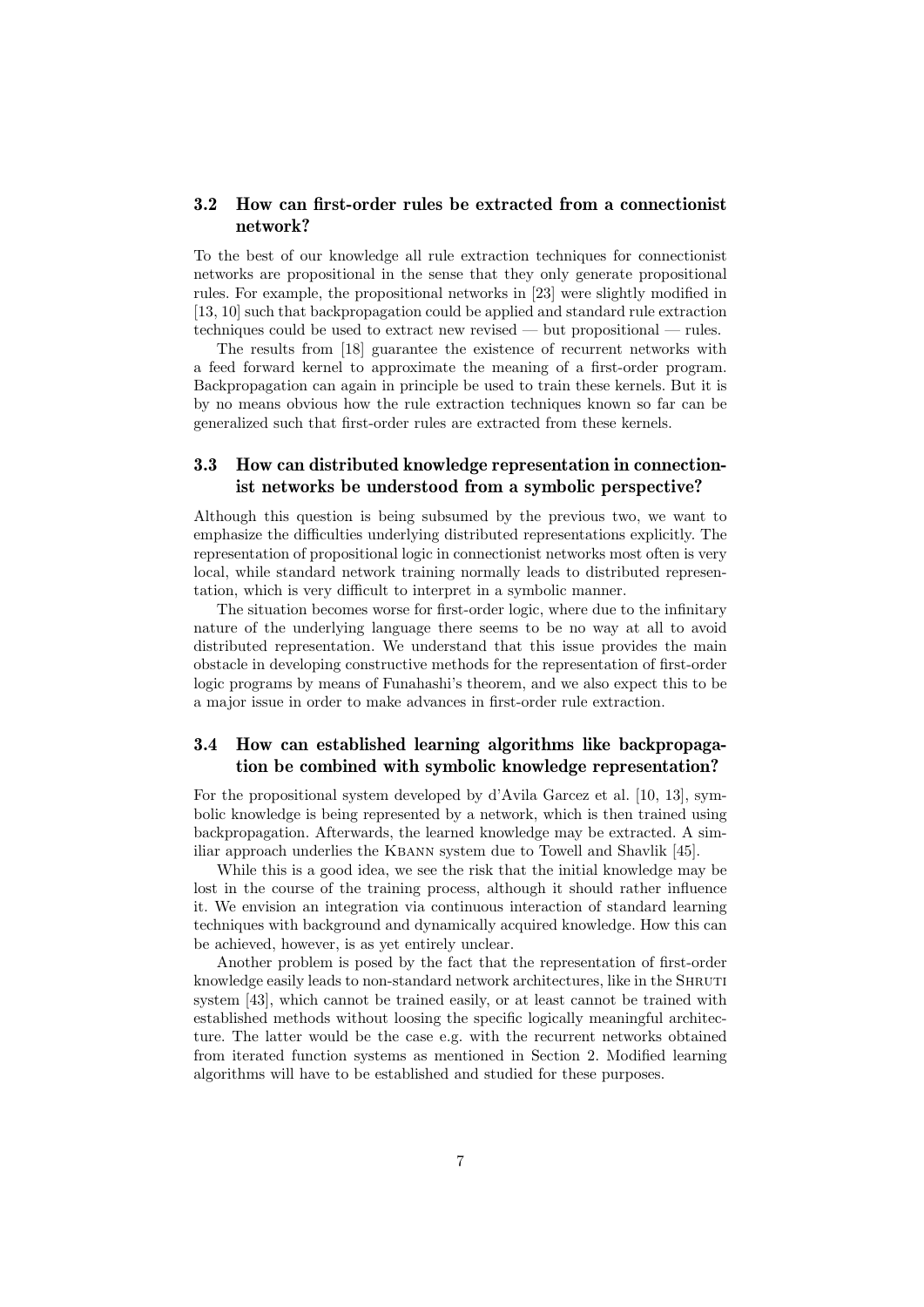#### 3.5 How can multiple instances of first-order rules be represented in a connectionist system?

One of the properties of first-order reasoning is that it cannot be determined in advance how many copies of a rule are needed to answer a given query or, equivalently, to prove a theorem. In local connectionist systems like CHCL  $[26]$ this problem is defined away by simply assuming that each rule is used only once. A similar assumption is made in SHRUTI, where each relation may be instantiated only a fixed number of times in one reasoning episode. This is not a general solution since even for datalogic programs — which do not need function symbols in the underlying language — exponentially many copies may be needed. The Bur system from [25] does not provide multiple copies, which is the reason for the fact that the system may be unsound if multiplace relation symbols are involved.

The results from [18] suggest that the problem of generating new instances of a rule can be mapped on the problem of obtaining a better approximation of the least model of a logic problem in the following sense: The level assigned to ground atoms occurring in the n-th iteration of the meaning function for the first time should be higher than the level assigned to ground atoms which occur at earlier stages. If the accuracy of an approximation can then be correlated to the available hardware resources as in [24], we might obtain a solution for this challenge problem.

#### 3.6 How can insights from neuroscience be used to design integrated systems which are biologically feasible?

Artificial neural networks are very coarse abstractions of biological networks. Connectionist networks used for the study of neural-symbolic integration, however, are often biologically much less feasible than standard architectures like multilayer perceptrons. While it is important to study the formal relationships between first-order logic and connectionist systems, we believe that it is also important to study biological networks from the perspective of symbolic knowledge processing. Can the accumulation of electric potential within a dendritic tree be understood from a logial perspective? Can we develop methods to understand the temporal aspects of different transmission times between different neurons? Can we assign logical meaning to firing patterns of collections of neurons? Interdisciplinary efforts are required to answer these questions!

## 3.7 What is the exact relationship between neural-symbolic integration and chaos theory? Can this be exploited?

This question is prompted not only by our results reported in Section 2, but also by work by Blair et al. on the relationship between cellular automata, topological dynamics, logic programming, and other paradigms related to chaos theory [8]. The structural coincidences are striking, but research in this direction is difficult due to the fact that the related paradigms all turn out to be equally hard to study, and advances will most likely necessitate entirely new ideas for approaching these issues.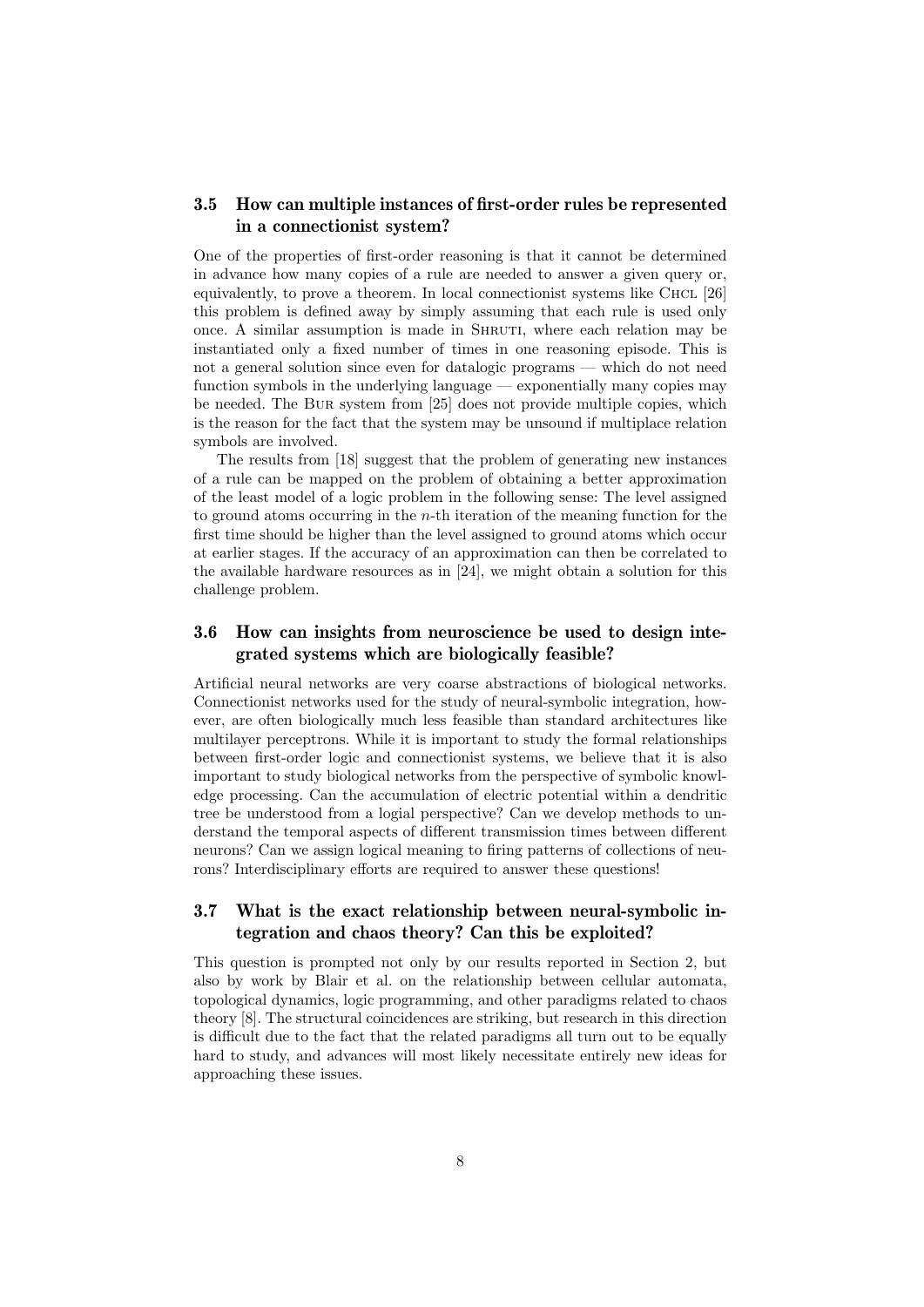#### 3.8 What does a theory for the integration of logic and connectionist systems look like?

The results achieved so far on connectionist inference systems are more or less unrelated to each other. Different logics are mapped onto different connectionist systems and very often not much effort has been spent on (i) formally showing properties of the system, (ii) formally relating the logic to the system and (iii) formally relating the various systems to each other. There are some exceptions though, eg. in [21] it was proven that the presented connectionist system really solves the unification and matching problem or in [6] we have given a rigorous logical reconstruction of the backward reasoning version of SHRUTI.

We would like to see a theory where in various layers of increased expressiveness logics, their corresponding connectionist models, their time and space complexities, their properties concerning learning and rule extraction as well as learning and rule extraction algorithms are specified. Such a theory could be developed along the lines proposed in [23], the Bur system, [10, 13], and [2, 18]: In each layer the logic would be defined by a certain class of logic programs and the corresponding connectionist systems would be recurrent neural networks.

For example, if the logic programs are propositional, then interpretations are represented locally. The units in the corresponding recurrent neural network are logical threshold units. If learning shall be applied, then the threshold units in the hidden layer must be replaced by sigmoidal ones. If the programs are datalogic programs, then the corresponding recurrent neural network must be able to bind variables to constants which can be done by using phase coding as in Shruti and Bur. If the logic programs are full first order, then interpretations shall be represented by vectors of real numbers and models are only approximated, etc.

The logics in such a theory shall not only be the standard monotonic ones, but we should also consider nonmonotonic ones. By the way, nonmonotonic reasoning was originally proposed as a technique for "jumping to a conclusion". Nowadays conventional nonmonotonic reasoning systems have time and space complexities which are not at all in accordance with the original goal. It may well be that connectionist techniques may help to put the research in nonmonotonic reasoning techniques back on track.

A general theory for the integration of logic and connectionist systems could also be developed for symmetric networks [28]. Pinkas has shown that the problem of finding a model for a propositional logic formula is equivalent to finding a global minimum in an energy function [38]. He has extended his results to some nonmonotonic [37] and first-order logics [36]. Again, the picture is far from being complete.

#### 3.9 Can such a theory be applied in a real domain outperforming conventional approaches?

All applications of connectionist inference systems that we have seen so far are toy examples. We have to come up with applications in real domains which outperform conventional approaches. This can only be done if we use hardware which exploits the massive parallelism of connectionist networks. If we are reasoning in a logic whose entailment problem is in  $\mathcal{NC}$  and an efficient or optimal parallel algorithm for deciding this problem is known, then it does not suffice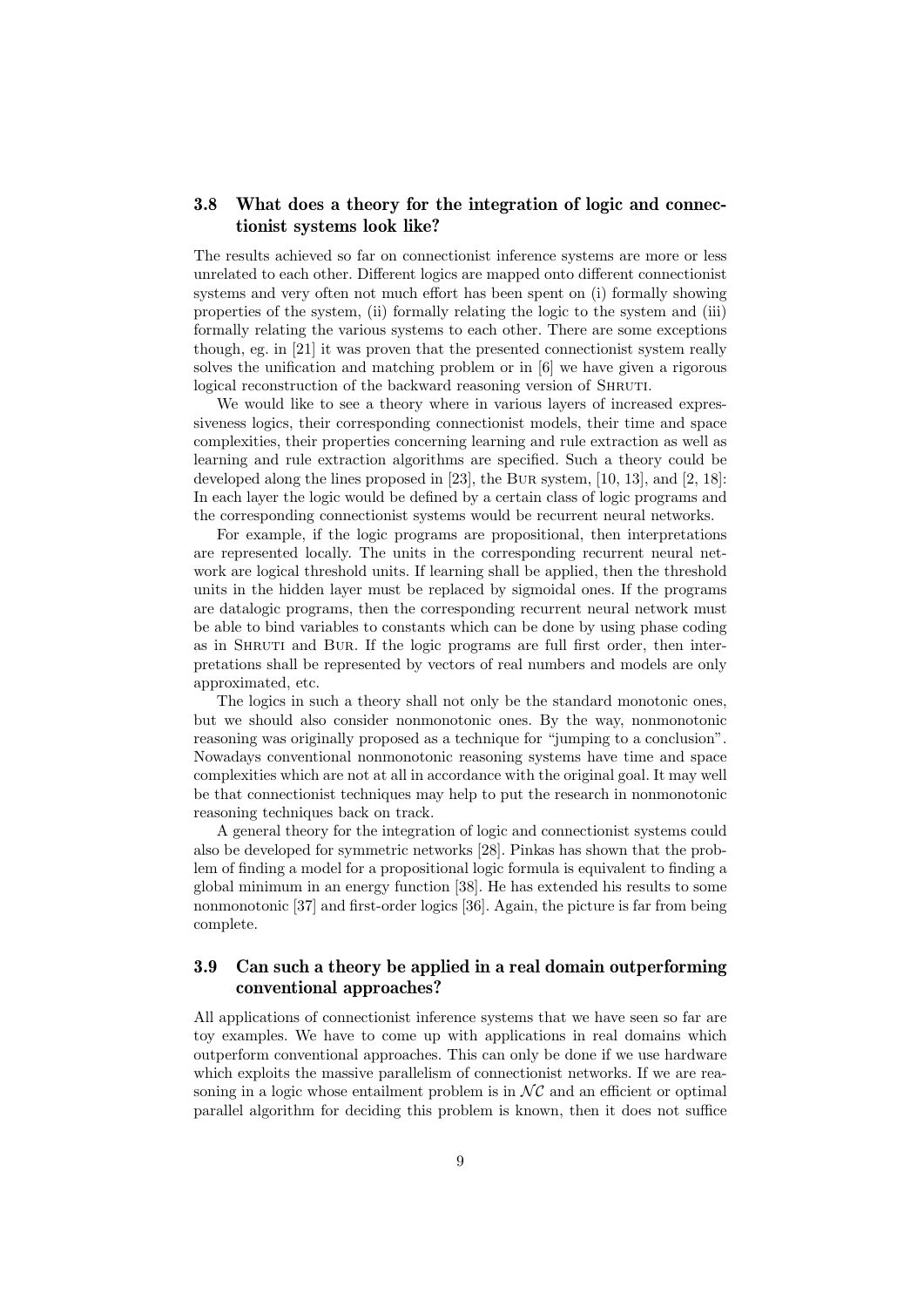to simulate this algorithm on a computer with just a few processors.

Because a general theory for integrating logic and connectionist systems may be layered, applications we are looking for should have a similar structure. It may be worth while to look for such an application in the area of integrating the low-level control of a real robot with the high-level control developed in the area of cognitive robotics. Such an application would also be a good showcase for learning and rule extraction: Even if such a robot is initialized with some knowledge, it must learn to behave in its environment, and this learning never stops. Consequently, the knowledge is constantly updated.

# 4 Summary

In this paper we have given an overview on how first-order logic programs can be represented in a connectionist setting and outlined various challenges for developing a truly connectionist system capable of representing structured objects and performing structure-sensitive processes.

# References

- [1] M. J. Adamson and R. I. Damper. B-RAAM: A connectionist model which develops holistic internal representations of symbolic structures. Connection Science, 11(1):41–71, 1999.
- [2] S. Bader and P. Hitzler. Logic programs, iterated function systems, and recurrent radial basis function networks. Journal of Applied Logic, 2(3):273– 300, 2004.
- [3] S. Bader, S. Hölldobler, and A. Scalzitti. Semiring artificial neural networks and weighted automata – and an application to digital image encoding  $-$ . In Proceedings of the 27th German Conference on Artificial Intelligence, Ulm, Germany, September 2004, LNAI, Springer, 2004. To appear.
- [4] M. Barnsley. Fractals Everywhere. Academic Press, San Diego, 1993.
- [5] A. Batarekh and V. S. Subrahmanian. Topological model set deformations in logic programming. Fundamenta Informaticae, 12:357–400, 1989.
- [6] A. Beringer and S. Hölldobler. On the adequateness of the connection method. In Proceedings of the AAAI National Conference on Artificial Intelligence, pages 9–14, 1993.
- [7] C. M. Bishop. Neural Networks for Pattern Recognition. Oxford University Press, 1995.
- [8] H. A. Blair, F. Dushin, D. W. Jakel, A. J. Rivera, and M. Sezgin. Continuous models of computation for logic programs. In K. R. Apt, V. W. Marek, M. Truszczyński, and D. S. Warren, editors, The Logic Programming Paradigm: A 25-Year Persepective, pages 231–255. Springer, 1999.
- [9] A. Browne and R. Sun. Connectionist inference models. Neural Networks, 14(10):1331–1355, 2001.
- [10] A. S. d'Avila Garcez, K. Broda, and D. M. Gabbay. Symbolic knowledge extraction from trained neural networks: A sound approach. Artificial Intelligence, 125:155–207, 2001.
- [11] A. S. d'Avila Garcez, K. Broda, and D. M. Gabbay. Neural-Symbolic Learning Systems — Foundations and Applications. Perspectives in Neural Computing. Springer, 2002.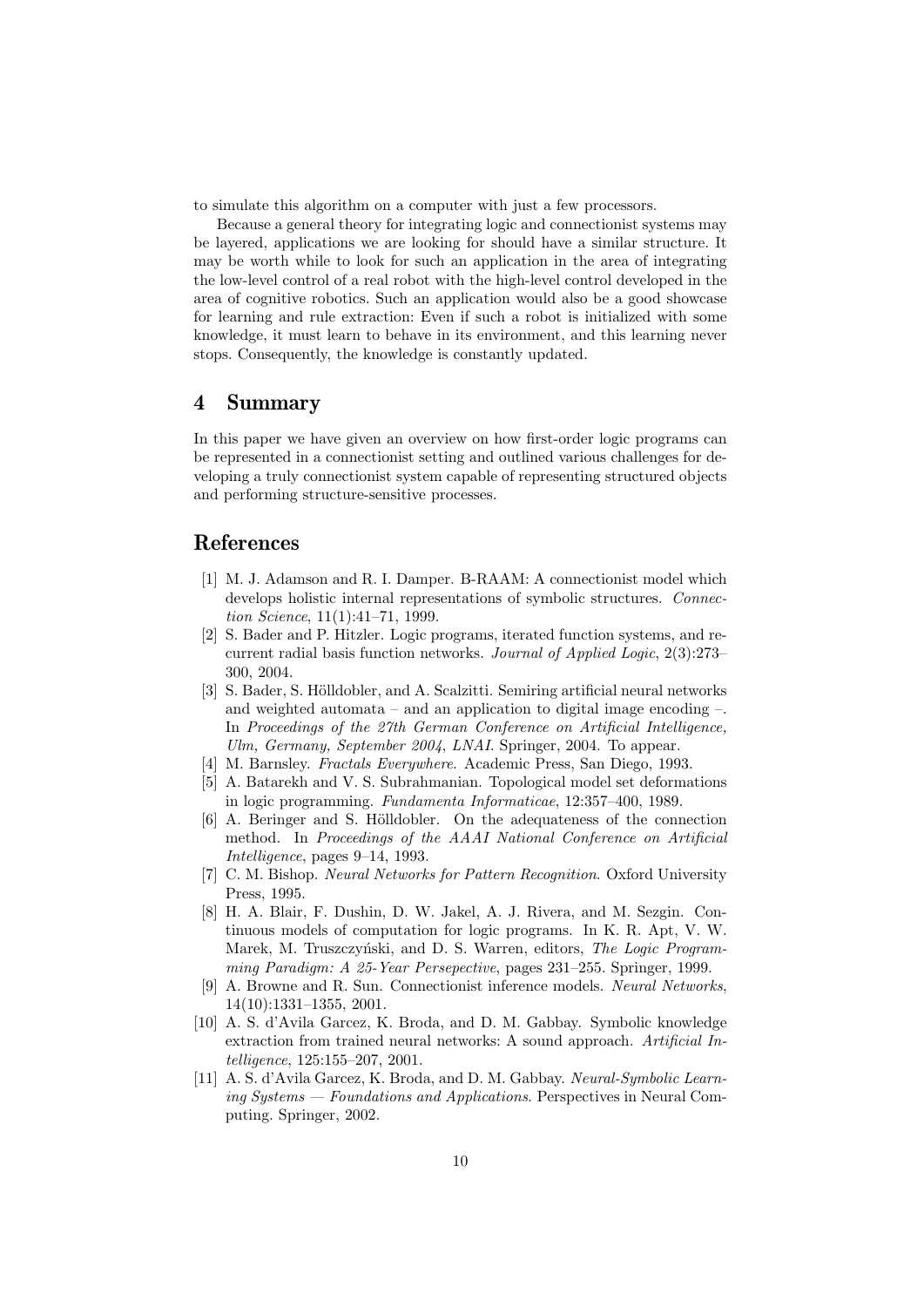- [12] A. S. d'Avila Garcez and D. M. Gabbay. Fibring neural networks. In Proceedings of the 19th National Conference on Artificial Intelligence. San Jose, California, USA, July 2004, pages 342–347. AAAI Press, 2004.
- [13] A. S. d'Avila Garcez and G. Zaverucha. The connectionist inductive lerarning and logic programming system. Applied Intelligence, Special Issue on Neural networks and Structured Knowledge, 11(1):59–77, 1999.
- [14] J. A. Feldman and D. H. Ballard. Connectionist models and their properties. Cognitive Science, 6(3):205–254, 1982.
- [15] M. Fitting. Fixpoint semantics for logic programming  $-$  A survey. Theoretical Computer Science, 278(1–2):25–51, 2002.
- [16] J. A. Fodor and Z. W. Pylyshyn. Connectionism and cognitive architecture: A critical analysis. In Pinker and Mehler, editors, Connections and Symbols, pages 3–71. MIT Press, 1988.
- [17] K.-I. Funahashi. On the approximate realization of continuous mappings by neural networks. Neural Networks, 2:183–192, 1989.
- [18] P. Hitzler, S. Hölldobler, and A.K. Seda. Logic programs and connectionist networks. Journal of Applied Logic, 2(3):245–272, 2004.
- [19] P. Hitzler. Corollaries on the fixpoint completion: studying the stable semantics by means of the clark completion. In D. Seipel, M. Hanus, U. Geske, and O. Bartenstein, editors, Proceedings of the INAP'04 and WLP'04, Potsdam, Germany, March 2004, volume 327 of Technichal Report, pages 13–27. Universität Würzburg, Institut für Informatik, 2004.
- [20] P. Hitzler and A. K. Seda. Generalized metrics and uniquely determined logic programs. Theoretical Computer Science, 305(1–3):187–219, 2003.
- [21] S. Hölldobler. A structured connectionist unification algorithm. In  $Pro$ ceedings of the AAAI National Conference on Artificial Intelligence, pages 587–593, 1990.
- [22] S. Hölldobler. Automated inferencing and connectionist models. Technical Report AIDA–93–06, Intellektik, Informatik, TH Darmstadt, 1993. (Postdoctoral Thesis).
- [23] S. Hölldobler and Y. Kalinke. Towards a massively parallel computational model for logic programming. In Proc. of the ECAI94 Workshop on Combining Symbolic and Connectionist Processing, pages 68–77. ECCAI, 1994.
- [24] S. Hölldobler, Y. Kalinke, and H. Lehmann. Designing a counter: Another case study of dynamics and activation landscapes in recurrent networks. In Proceedings of the KI97: Advances in Artificial Intelligence, volume 1303 of LNAI, pages 313–324. Springer, 1997.
- [25] S. Hölldobler, Y. Kalinke, and J. Wunderlich. A recursive neural network for reflexive reasoning. In S. Wermter and R. Sun, editors, Hybrid Neural Symbolic Integration, number 1778 in LNAI, pages 46–62. Springer, 2000.
- [26] S. Hölldobler and F. Kurfess. CHCL A connectionist inference system. In B. Fronhöfer and G. Wrightson, editors, *Parallelization in Inference Sys*tems, pages 318 – 342. Springer, LNAI 590, 1992.
- [27] S. Hölldobler, Y. Kalinke, and H.-P. Störr. Approximating the semantics of logic programs by recurrent neural networks. Applied Intelligence, 11:45–58, 1999.
- [28] J. J. Hopfield. Neural networks and physical systems with emergent collective computational abilities. In Proceedings of the National Academy of Sciences USA, pages 2554 – 2558, 1982.